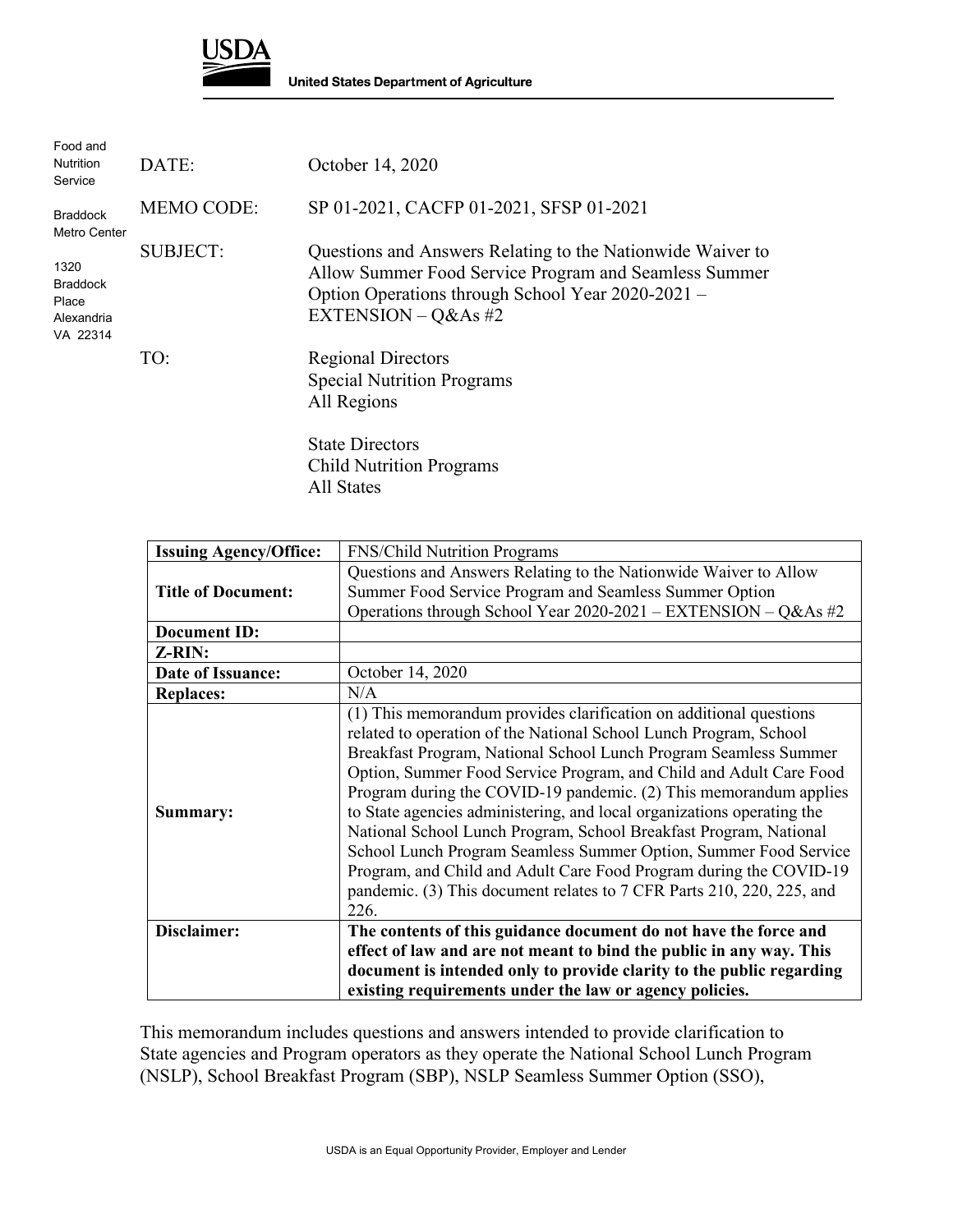Summer Food Service Program (SFSP), and Child and Adult Care Food Program (CACFP) in the coming months, during the COVID-19 pandemic.

Pursuant to the Families First Coronavirus Response Act of 2020 (P.L. 116-127), and based on the exceptional circumstances of this public health emergency, the Food and Nutrition Service (FNS) has issued several nationwide waivers and has exercised existing statutory and regulatory authorities to support access to nutritious meals while minimizing potential exposure to the novel coronavirus. Additional information on the FNS Response to COVID-19 is available at [https:/www.fns.usda.gov/disaster/pandemic/covid-19.](https://www.fns.usda.gov/disaster/pandemic/covid-19)

FNS appreciates the exceptional effort of State agencies and local Program operators working to meet the nutritional needs of child and adult participants during a challenging time. State agencies are reminded to distribute this memorandum to Program operators immediately. Program operators should direct any questions concerning this guidance to their State agency. State agencies with questions should contact the appropriate FNS Regional Office.

Sincerely,

ang mFQ

Angela M. Kline **Director** Policy and Program Development Division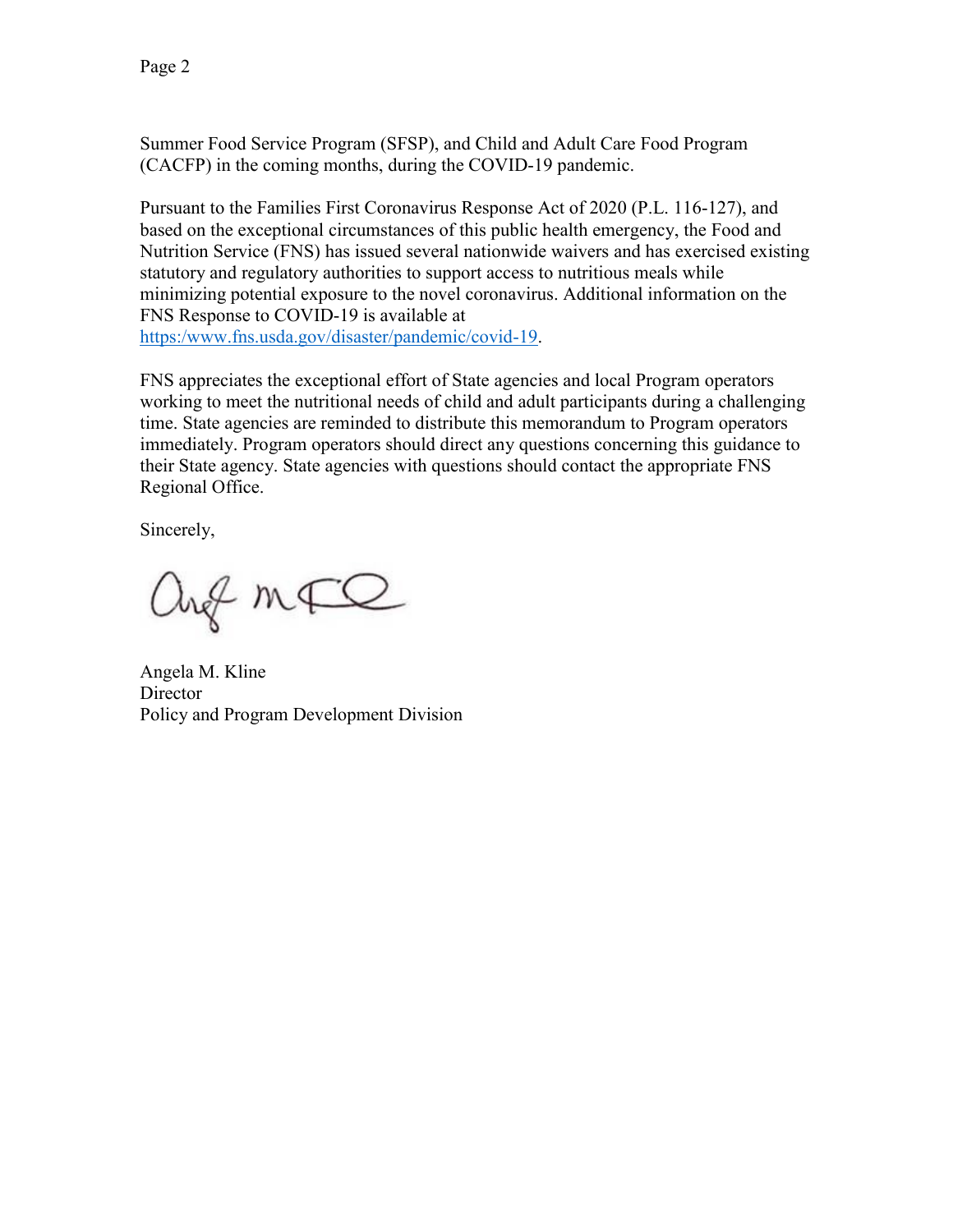# **Questions and Answers**

**1. In my school district, school food authorities (SFAs) have traditionally used the National School Lunch Program Seamless Summer Option (SSO) and non-SFA partners have traditionally used the Summer Food Service Program (SFSP). Should the State agency transition SFAs new to the summer feeding programs to SSO only?**

In States that are operating under the *Nationwide Waiver to Allow Summer Food Service Program and Seamless Summer Option Operations through School Year 2020-2021—EXTENSION*, October 9, 2020*,* [https://www.fns.usda.gov/cn/covid-19](https://www.fns.usda.gov/cn/covid-19-response-59) [response-59,](https://www.fns.usda.gov/cn/covid-19-response-59) SFAs have the choice to operate either the SFSP or the SSO. The State agency may approve the operation of either program. The State agency and SFA should work together to determine which program best meets the needs of the community and ensure that the programs are operated according to the relevant program requirements.

#### **2. Are all sponsors expected to operate open sites that serve all children in the community?**

No, during the current COVID-19 pandemic, all sponsors are not expected to operate open sites that serve all children in the community. The nationwide waivers provide sponsors the flexibility to design SFSP/SSO operations that meet the particular needs of the communities they serve. A State agency's approval of the sponsor's determination of site type may be based on: the mode of instructional delivery, such as in-person, virtual, or hybrid; the health, safety, and space constraints at sites; other feeding options available to children who are not enrolled in school; and their resources and capabilities.

## **3. Can SFAs operate closed enrolled sites and limit enrollment to their own students?**

While FNS encourages SFAs to serve the community during normal summer operations, FNS recognizes the unique operational challenges caused by the COVID-19 pandemic. SFAs operating SFSP/SSO during the regular school year during COVID-19 may decide to operate closed enrolled sites that limit participation to only students enrolled at the school site. Regulations at  $7 \text{ CFR } 225.14(d)(2)$  specify that summer school sites must be open to enrolled children and children residing in the area served by the site. However, this requirement is specific to summer school sessions, and does not apply to schools operating SFSP/SSO during the regular school year during COVID-19.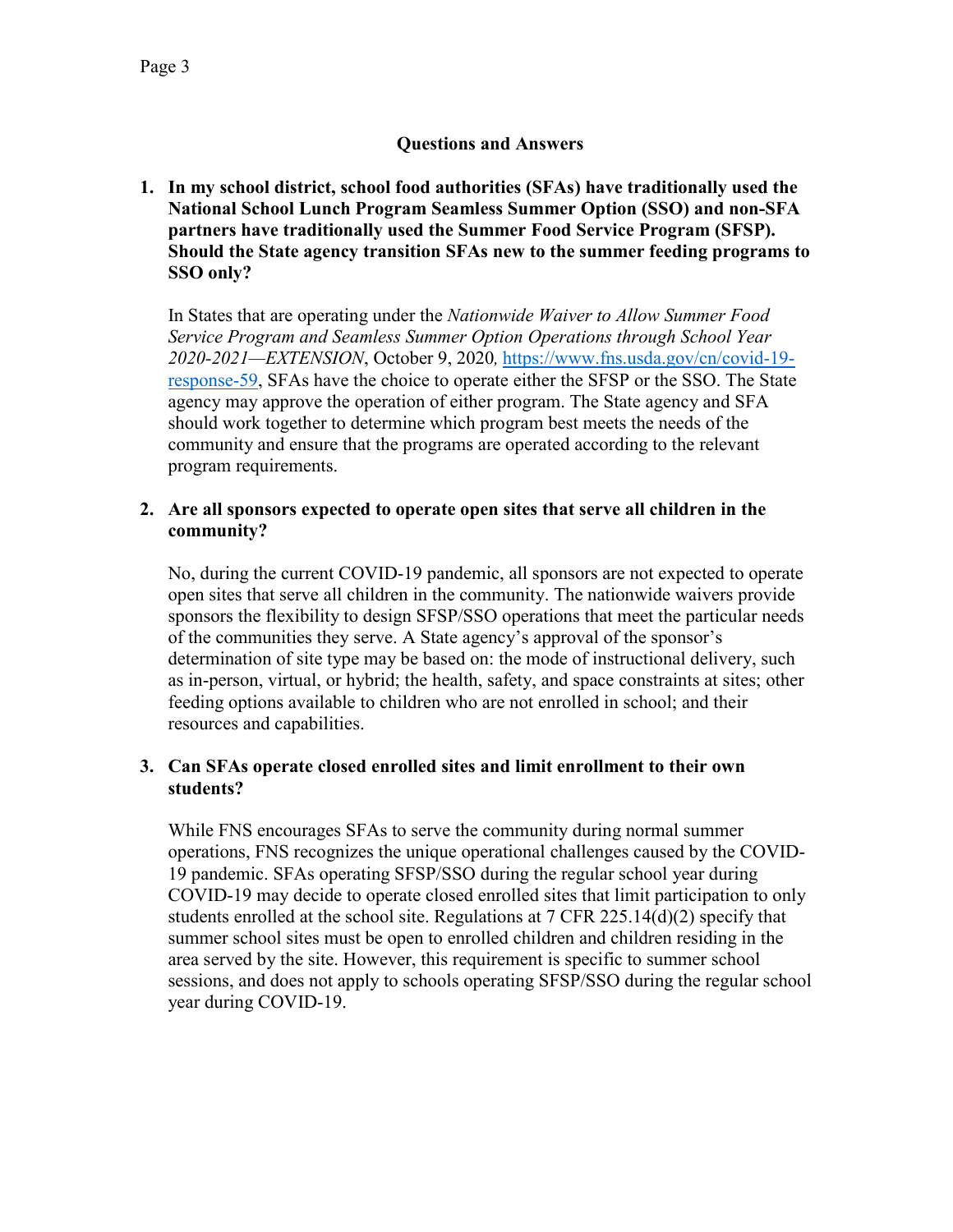# **4. How does the SFSP/SSO extension impact the 30-day eligibility carryover period?**

The eligibility carryover period is paused during SFSP/SSO operations. Eligibility carryover allows children to maintain their prior school year eligibility status for up to 30 operating days into the subsequent school year (7 CFR 245.6(c)(1) and (2)). "Operating day" is defined as a day that reimbursable meals are offered to eligible students under the NSLP or SBP (7 CFR 245.2). Schools that did not have any NSLP/SBP operating days at the start of SY 2020-2021 may begin the 30-day eligibility carryover period if they transition to NSLP/SBP. This includes schools that had been operating NSLP/SBP at the start of the school year, but retroactively claimed any NSLP/SBP meals as SFSP/SSO meals.

Schools that had a limited number of NSLP/SBP operating days at the start of SY 2020-2021 must deduct any days where NSLP or SBP meals were served and claimed from the 30-day eligibility carryover period. However, these schools may resume the remainder of the eligibility carryover period if they transition back to NSLP/SBP.

# **5. To the extent that the waivers granted by USDA on August 31, 2020, affect programs in the Elementary and Secondary Education Act of 1965 (ESEA) administered by the U.S. Department of Education (ED), such as the Title I, Part A (Title I) program, are USDA and ED working together to provide information to stakeholders?**

Yes. Similar to prior instances when there have been changes to the school meals program (e.g., the implementation of the Community Eligibility Provision) that also affect ESEA programs such as Title I, USDA and ED are coordinating on the best ways to provide timely information to stakeholders, recognizing that the potential effects of the waivers on implementation of ESEA programs will primarily be for the 2021-2022 school year. USDA encourages stakeholders with questions about the waivers and ESEA programs to contact ED at: OESE.titlei-a@ed.gov.

## **6. May schools operating SFSP/SSO during the school year sell a la carte food items and beverages?**

Yes, schools operating SFSP/SSO during the school year under the *Nationwide Waiver to Allow Summer Food Service Program and Seamless Summer Option Operations through School Year 2020-2021 – EXTENSION*, October 9, 2020*,* <https://www.fns.usda.gov/cn/covid-19-response-59> may sell a la carte foods and beverages as long as they continue to meet the competitive foods requirements. Foods and beverages sold in competition with reimbursable meals on the school campus during the school day must meet the competitive food standards described at 7 CFR 210.11, regardless of whether the school is operating NSLP/SBP or SFSP/SSO (7 CFR 210.11(b)(3)). For the purpose of the competitive food standards: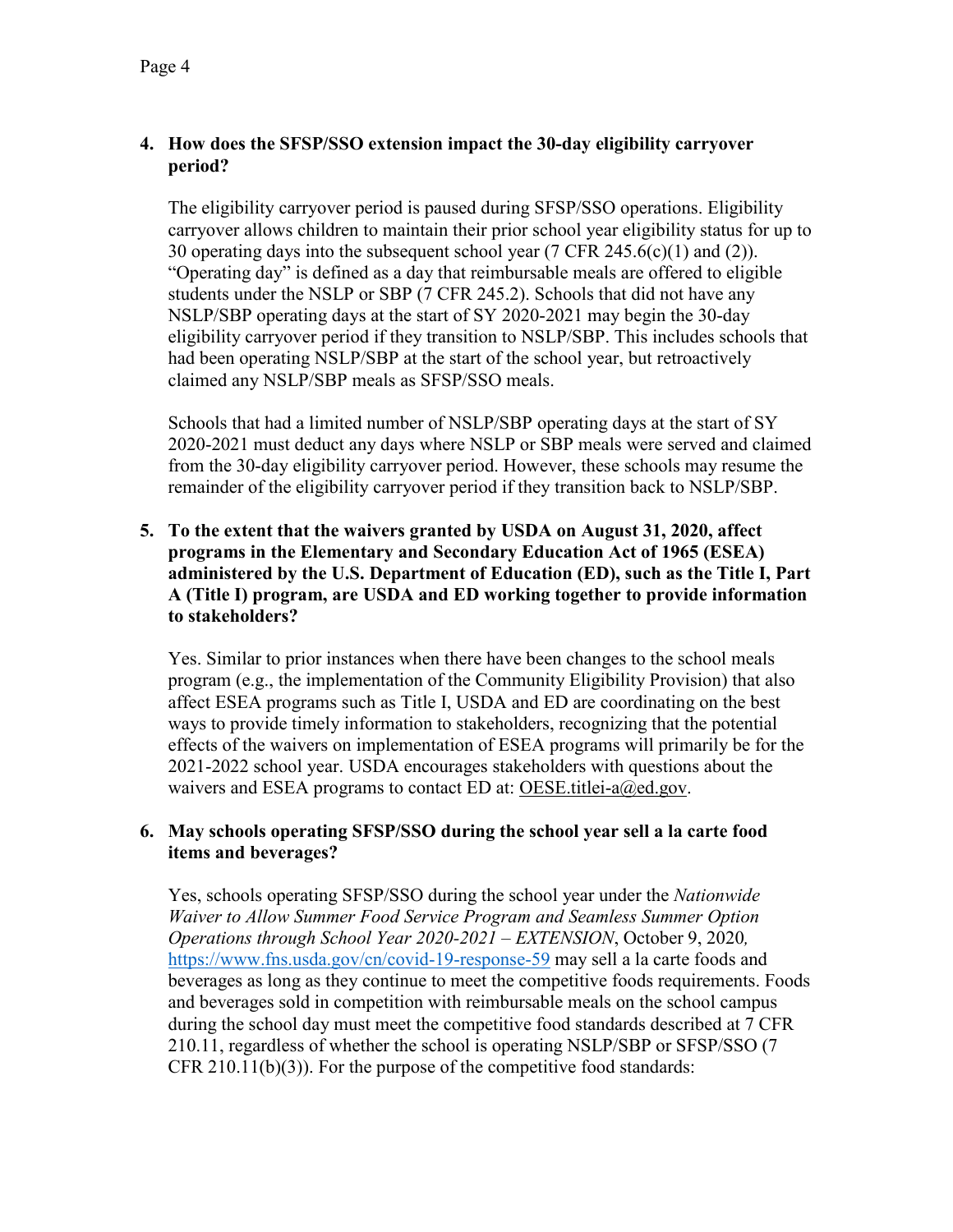- The *school campus* means all areas of the property under the jurisdiction of the school that are accessible to students during the school day (7 CFR  $210.11(a)(4)$ ).
- The *school day* means the period from the midnight before, to 30 minutes after the end of the official school day (7 CFR 210.11(a)(5)).

Schools that are operating grab and go sites in areas outside of the school campus, or providing meals before or after the official school day, are not required to meet the competitive food standards. SFAs must meet nonprofit food service account requirements outlined in 7 CFR 210.14 for those operating SSO and 7 CFR 225.15(4) for those operating SFSP. Additionally, State agencies and/or local educational agencies may impose additional restrictions on competitive foods, provided that they are not inconsistent with Federal requirements (7 CFR 10.11(b)(1)).

### **7. Can the NSLP afterschool snack service operate simultaneously with SFSP/SSO?**

Yes. The NSLP afterschool snack service, which operates during the regular school year, may operate simultaneously with the SFSP/SSO during implementation of *Nationwide Waiver to Allow Summer Food Service program and Seamless Summer Option Operations through School Year 2020-2021 – EXTENSION*, October 9, 2020 <https://www.fns.usda.gov/cn/covid-19-response-59.> As noted in *SP 13, CACFP 07, SFSP 06-2020: Child Nutrition Program Nationwide Waivers: Questions and Answers*, issued April 11, 2020, [https://www.fns.usda.gov/cn/covid-19/nationwide](https://www.fns.usda.gov/cn/covid-19/nationwide-waivers-qas)[waivers-qas,](https://www.fns.usda.gov/cn/covid-19/nationwide-waivers-qas) Program operators may participate in multiple Programs. However, in no circumstances may children receive more than the numbers of reimbursable meals allowed in each Program for which they are eligible. Although schools generally must operate the NSLP in order to operate the NSLP afterschool snack service, FNS recognizes that for the duration of operations under the waiver, schools may be serving breakfasts and lunches through SFSP/SSO.

Similar to the at-risk afterschool meals component of the CACFP, schools that are offering non-congregate meals may meet the requirement to offer an enrichment activity with the NSLP snack service virtually or in other non-congregate ways. See Question 18 of *SP 24, CACFP 13, SFSP 13-2020: Questions and Answers for the Child Nutrition Programs during School Year 2020-2021 – #5*, issued August 21, 2020, [https://www.fns.usda.gov/disaster/pandemic/covid-19/questions-and-answers](https://www.fns.usda.gov/disaster/pandemic/covid-19/questions-and-answers-child-nutrition-programs-during-sy-2020-21)[child-nutrition-programs-during-sy-2020-21.](https://www.fns.usda.gov/disaster/pandemic/covid-19/questions-and-answers-child-nutrition-programs-during-sy-2020-21)

### **8. May CACFP At-Risk sites/sponsors that did not serve weekend meals prior to COVID-19 expand to provide weekend meals with a non-congregate enrichment activity?**

Yes. Consistent with 7 CFR 226.17a(b), CACFP at-risk centers that provide care for children on weekends during the regular school year may claim meals served on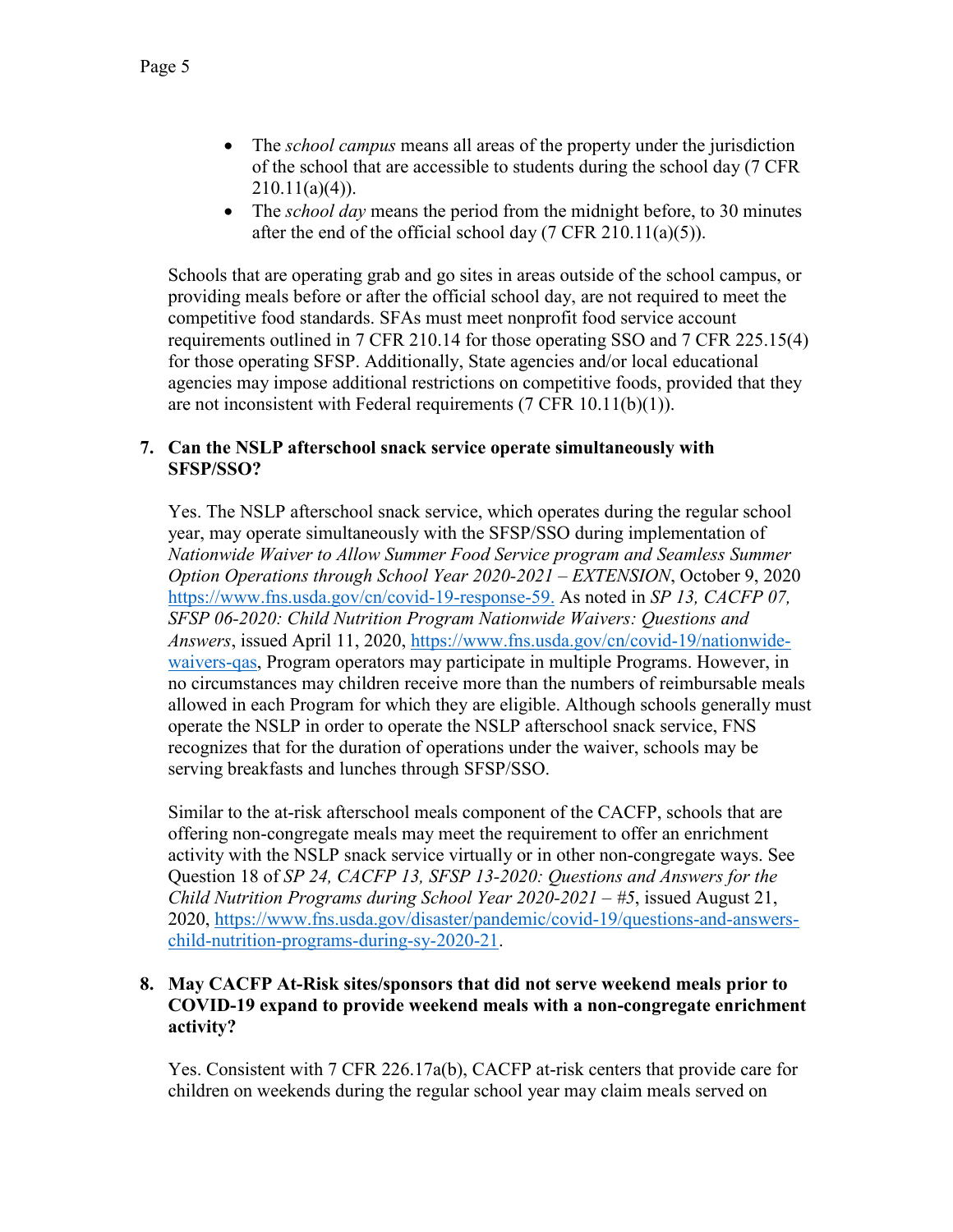weekends. However, in making decisions about whether a program should operate on weekends, States, at-risk sponsors, and at-risk centers are encouraged to tailor their operations to the needs of the community; State agencies should review program operations with this in mind. In addition, the State agency must ensure that CACFP at-risk centers serving weekend meals also provide weekend at-risk enrichment activities, either in person or virtually, on the weekend days for which meals are served. For example, if an at-risk center serves meals intended for consumption on Saturday, they must provide access to an enrichment activity on that Saturday.

### **9. For CACFP at-risk afterschool care programs that are providing on-site care to children attending school virtually, what meals may be served?**

Per Federal regulations at 7 CFR 226.17a(m), when school is in session, a CACFP at risk meal and/or snack must be served after the child's school day. Schools that are operating virtually are considered to be in session; therefore, the afterschool program would need to plan their meal service around the time the virtual school is operating. Only a meal and/or snack served after the virtual school day is over would be reimbursable.

FNS understands that programs caring for students in virtual school would be in a position to serve meals during the school day. CACFP at-risk afterschool care programs can work with their State agencies to explore operating as an SFSP sponsor or site while the *Nationwide Waiver to Allow Summer Food Service Program and Seamless Summer Option Operations through School Year 2020-2021 – EXTENSION,* October 9, 2020, [https://www.fns.usda.gov/cn/covid-19-response-59,](https://www.fns.usda.gov/cn/covid-19-response-59) is in effect. An at-risk program may also be able to apply to operate CACFP as a child care center. Under SFSP or regular CACFP, the program would have more flexibility in when a meal and/or snack could be served; however, only the maximum number of meals allowed under the program would be reimbursable.

### **10. May CACFP at-risk afterschool programs that are not caring for children onsite provide meals through alternate meal service options?**

Yes. Under the nationwide non-congregate feeding and parent pick-up waivers, atrisk programs may provide meal deliveries and grab-and-go meals. If applicable, any State agency meal service times may also need to be waived, using *Nationwide Waiver to Allow Meal Service Time Flexibility in the National School Lunch Program, School Breakfast Program, and Child and Adult Care Food Program – Extension #2*, June 25, 2020 [https://www.fns.usda.gov/cn/nationwide-waiver](https://www.fns.usda.gov/cn/nationwide-waiver-extension2-meal-service-time-flexibility)[extension2-meal-service-time-flexibility.](https://www.fns.usda.gov/cn/nationwide-waiver-extension2-meal-service-time-flexibility) In all instances some type of enrichment activity must be included (refer to question #18 in SP 24-2020, CACFP 13-2020, SFSP 13-2020, *Questions and Answers for the Child Nutrition Programs during School Year 2020-2021 - #5,* [https://www.fns.usda.gov/disaster/pandemic/covid-](https://www.fns.usda.gov/disaster/pandemic/covid-19/questions-and-answers-child-nutrition-programs-during-sy-2020-21)[19/questions-and-answers-child-nutrition-programs-during-sy-2020-21.](https://www.fns.usda.gov/disaster/pandemic/covid-19/questions-and-answers-child-nutrition-programs-during-sy-2020-21) In addition,